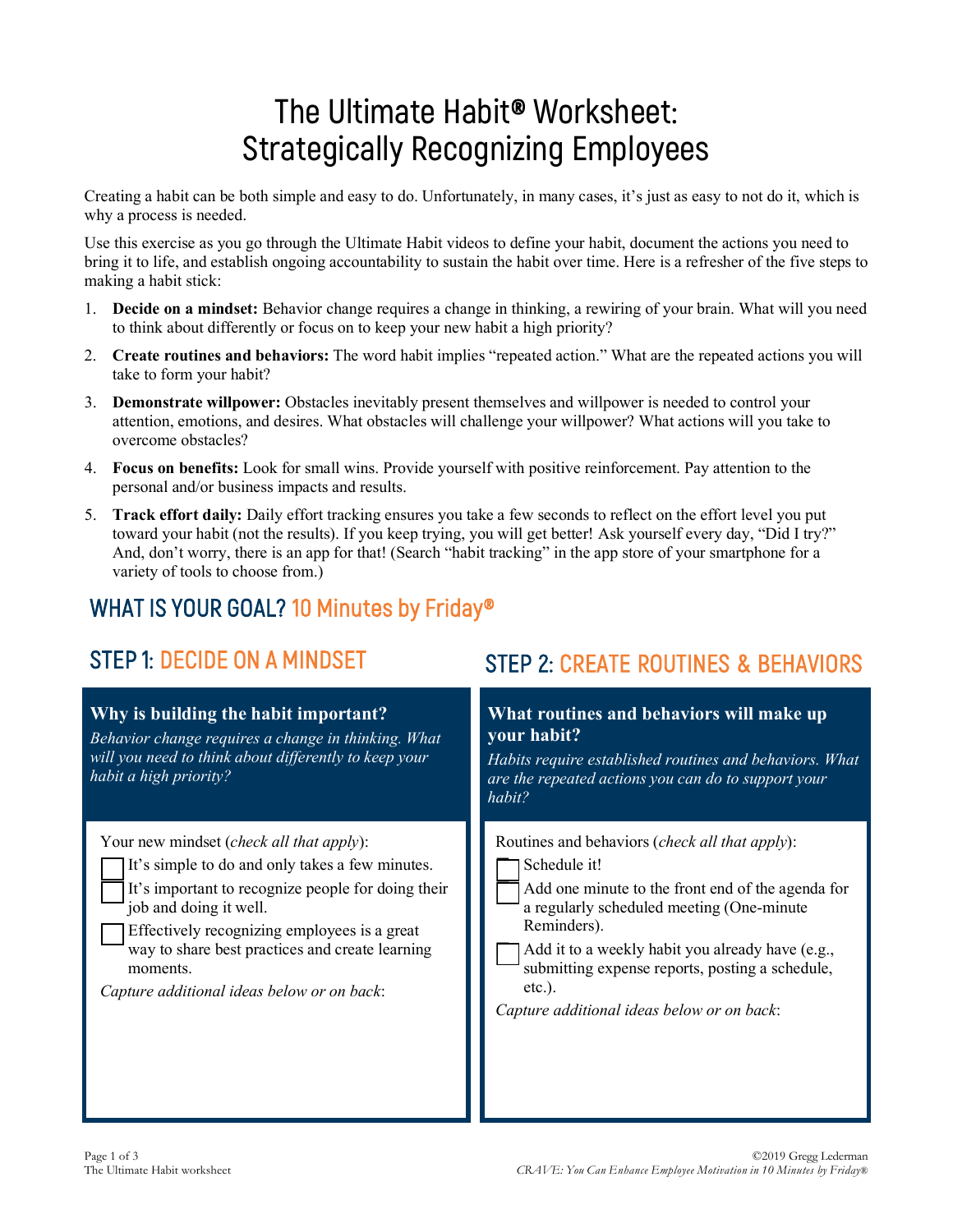## STEP 3: DEMONSTRATE WILLPOWER STEP 4: FOCUS ON BENEFITS

### **What obstacles might challenge your willpower?**

*Willpower is the ability to do what really matters, even when it is difficult. Running out of willpower can ruin your habit. Willpower is in short supply each day and deteriorates as we get more stressed and tired. Predict where you might run out. When might you be tempted to forget or say, "Aw, screw it"? Review routines/behaviors from Step 2 to ensure you have the right ones to overcome willpower obstacles. Add new ones as necessary.*

Obstacles (*check all that apply*):

I'm too busy, I don't have time.

I didn't see any examples of success this week.

*Capture additional ideas below or on back:*

### **How is mastering the habit going to positively influence your life?**

*List the benefits you should be looking for over time. Ask yourself: What future personal benefit or business result might be just a bit more expensive to achieve or not accomplish at all if I don't develop the Ultimate Habit? How will mastering the habit make a positive difference in your life?*

| Personal benefits (check all that apply):                                                                             |
|-----------------------------------------------------------------------------------------------------------------------|
| I feel like a better leader (because I understand<br>more clearly the positive impact I have on our<br>culture)       |
| I feel less stress at work.                                                                                           |
| More people understand expectations and do<br>things the way we need them done.                                       |
| I have a greater sense of pride in making<br>progress on something that was not natural, or<br>not easy for me to do. |
| Capture additional ideas below or on back:                                                                            |
| Business benefits (check all that apply):<br>Increased employee engagement and                                        |
| productivity                                                                                                          |
| Less employee turnover                                                                                                |
| Lowering operational costs                                                                                            |
| Happier customers who have a more consistent<br>experience                                                            |
| Improved quality                                                                                                      |
| More employees focused on the highest-priority<br>goals and objectives                                                |
| Capture additional ideas below or on back:                                                                            |
|                                                                                                                       |
|                                                                                                                       |
|                                                                                                                       |
|                                                                                                                       |